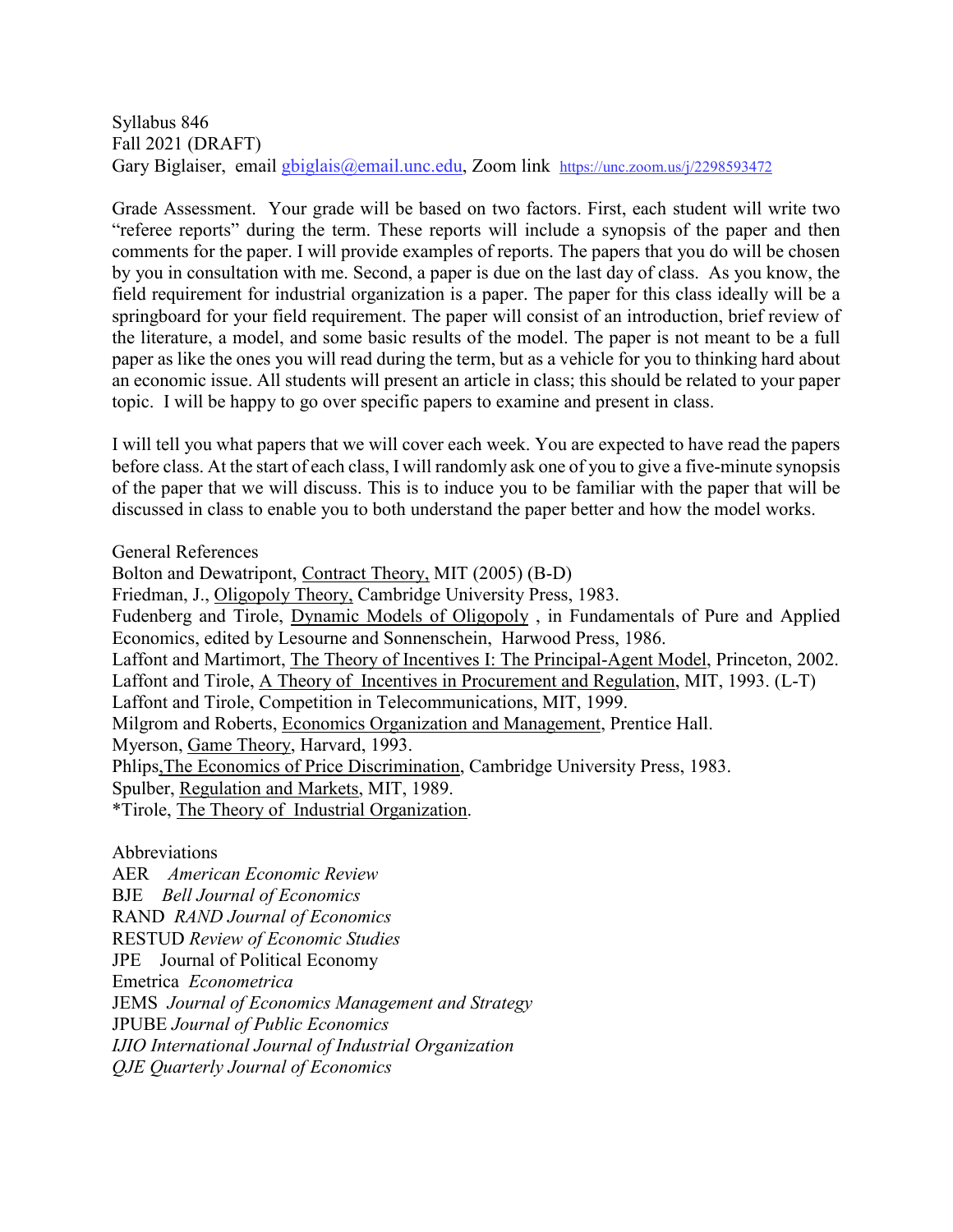## A. Standard IO Product Markets Models and Traditional Frameworks

\*Tirole Chapters 5 and 7

- Perloff and Salop, "Equilibrium with Product Differentiation," RESTUD, 1985, 21-35.
- \*Dixit "The Role of Investment in Entry Deterrence," EJ, 1980, 95-106.
- Bulow, Geanakoplos, Klemperer "Multimarket Oligopoly: Strategic Substitutes and Complements", JPE 1985, 93, 488-511.
- \*Shaked and Sutton, "Relaxing Price Competition Through Product Differentiation RESTUD, 1982, pp. 3-13.
- Kreps and Scheinkman, "Quantity Pre-commitment and Bertrand Competition Yield Cournot Outcomes," BJE, 1983 326-337.
- B. Models with Switching Costs and Network Externalities
	- \*Klemperer, (1995) "Competition when Consumers have Switching Costs," RESTUD, 513-539.
	- and Farrell (2007) "Coordination and Lock-In: Competition with Switching Costs and Network Effects *Handbook of Industrial Organization*, Vol 3. M. Armstrong and R. Porter (eds.), North-Holland.
	- Villas-Boas, (1999),"Dynamic Competition with Customer Recognition," RAND, 604-631.
	- \*Chen, (1997), "Paying Customers to Switch," JEMS, 877-897.
	- \*Fudenberg, D. and J. Tirole (2000), "Customer Poaching and Brand Switching," RAND, 31: 634-657.
	- Farrell and Shapiro,"Dynamic Competition with Switching Costs" RAND 1988, 123-137.
	- \*Taylor (2003), "Supplier Surfing: Price Discrimination in Markets with Repeat Purchases," RAND, 34. 223-246
	- \*Biglaiser, Cremer, Dubos (2013)," The value of Switching Costs" JET, Vol*.* 148, pp. 935-952.
	- . \*Cabral (2011), "Dynamic Price Competition with Network Effects," RESTUD **78**, 83–111.
	- \*Biglaiser and Cremer (2019), "The value of incumbency when platforms face heterogeneous customers," AEJ-Micro.
	- Halaburda, Jullien, and Yehezkel (2020), "Dynamic Competition with Network Externalities: Why History Matters" RAND 51: 3-31. .
	- \*Biglaiser, Cremer, and Veiga (2021), "Should I stay or should I go? Migrating away from an incumbent platform" mimeo.
	- C. Two-Sided Markets

Caillaud, B. and B. Jullien (2003), "Chicken and Egg: Competition Among Intermediation Providers" RAND 309-328.

\*Rysman, M. (2009) "The Economics of Two-Sided Markets"*Journal of Economic Perspectives*, Volume 23, Number 3, Pages 125–143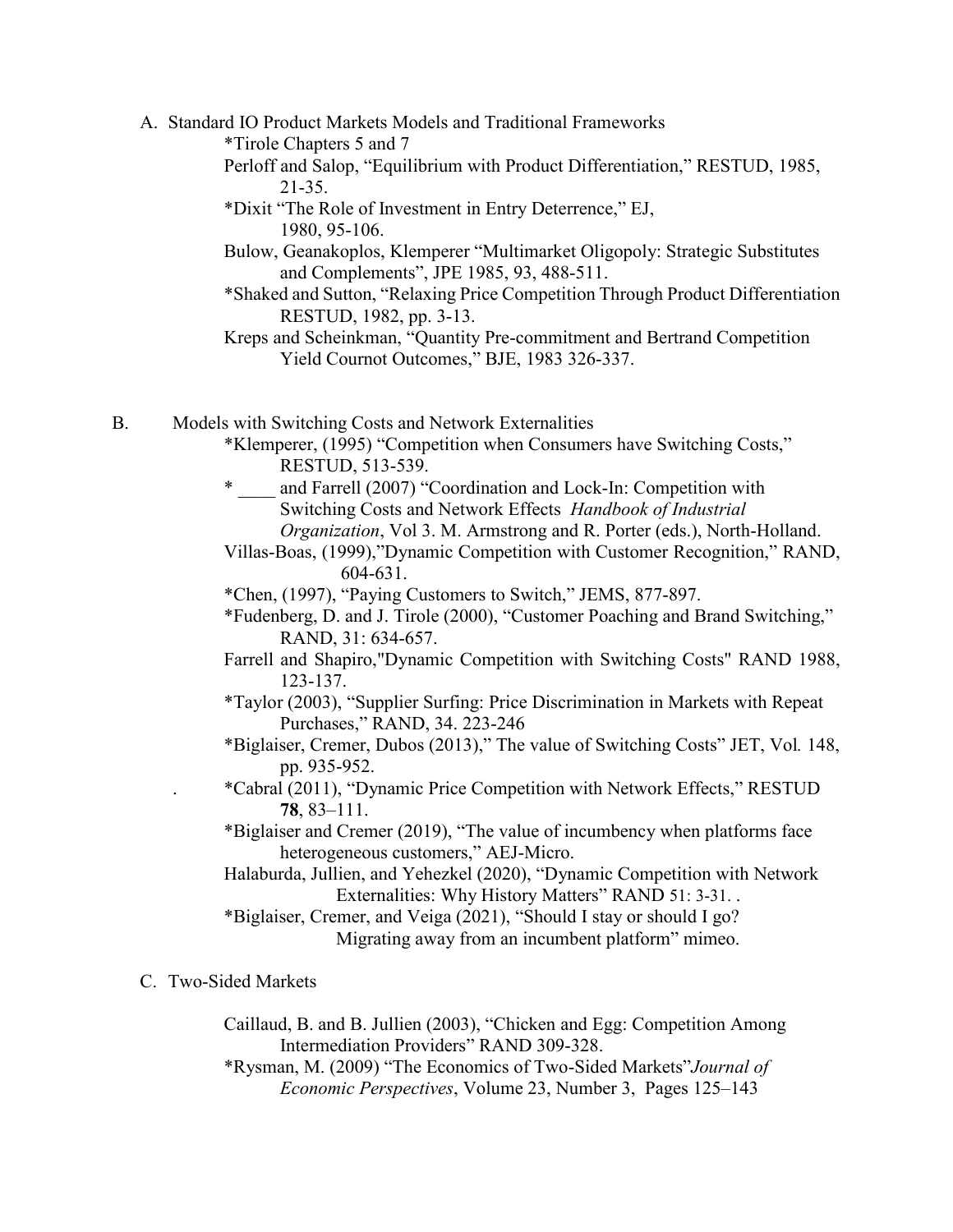- \*Armstrong, M. (2006), "Competition in Two-sided Markets," RAND, 668-691.
- \*Jullien, Pavan, Rysman (2021), "Two-sided Markets and Network Effects," forthcoming *Handbook of Industrial Organization.*
- Hagiu, A. (2009) "Product Variety and Two-Sided Platform Pricing," JEMS,  $18(4)$ , pp. .
- Rochet and Tirole (2003), "Platform Competition in Two-Sided Markets." *Journal of European Economic Association, 990-1029*.
- Rochet and Tirole (2005), "Two-Sided Markets: A Progress Report" mimeo.
- \*Anderson and Coate (2005), "Market Provision of Broadcasting: A Welfare Analysis", *Review of Economic Studies*, 72(4), 947-972*.*
- \*Hagiu and Jullien, (2011) "Why do Intermediaries Divert Search,"RAND 337- 362.
- \*Edelman and Wright (2015), "Price Coherence and Excessive Intermediation", QJE, Vol. 130 (3), pp. 1283 – 1328.
- \*Anderson, Bedre-Defolie (2021) "Hybrid Platform Model," working paper.
- \*Hagiu, Teh, and Wright (2021)" Should amazon be allowed to sell on its own marketplace?" working paper.
- \*Johnson (2017), "The Agency Model with MFN Clauses," RESTUD, 1151-1185.
- \*Karle, Peitz, and Reisinger (2019), "Segmentation versus agglomeration: Competition between platforms with competitive sellers," JPE, 2329-2374.
- \*Choi, J.P., & Jeon, D.S. (2021), "A Leverage Theory of Tying in Two-Sided Markets,"AEJ-Micro, forthcoming.
- Wright (2003), "Optimal Card Payment Systems" European Economic Review, 587-612.
- Weyl, G. (2010) ""A Price Theory of Multi-Sided Platforms," *AER*, *100*(4): 1642-72.
- \*Bedre-Defolie and Biglaiser (2021) "Platform Competition for Exclusivity with a Marquee Seller", working paper.
- Weyl, G. and A. White (2013), "Insulated Platform Competition," mimeo.
- \*Bulow, J. and J. Levin, (2006), "Matching and Price Competition," AER, 652-668.
- Damiano and Li, (2008), "Competing Matchmaking," *Journal of the European Economic Association* 6(4), pp.819-844.
- Halaburda and Yehezkel, (2013) "Platform Competition under Asymmetric Information," AEJ Micro 22-68.
- Ambrus, Calvano, and Reisinger (2016), "Either or Both Competition: A two-Sided Theory of Advertising with Overlapping Viewership," forthcoming AEJ.
- \*Jullien and Teh (2021) "Intermediation and Steering: Competition in Prices and Commissions," forthcoming AEJ:Micro*.*
- D. Vertical Control, Foreclosure, and Conditional Pricing

\*Tirole Chapters 4 and 8.

Katz, M., "Vertical Contractual Relations", Handbook of IO, 656-721.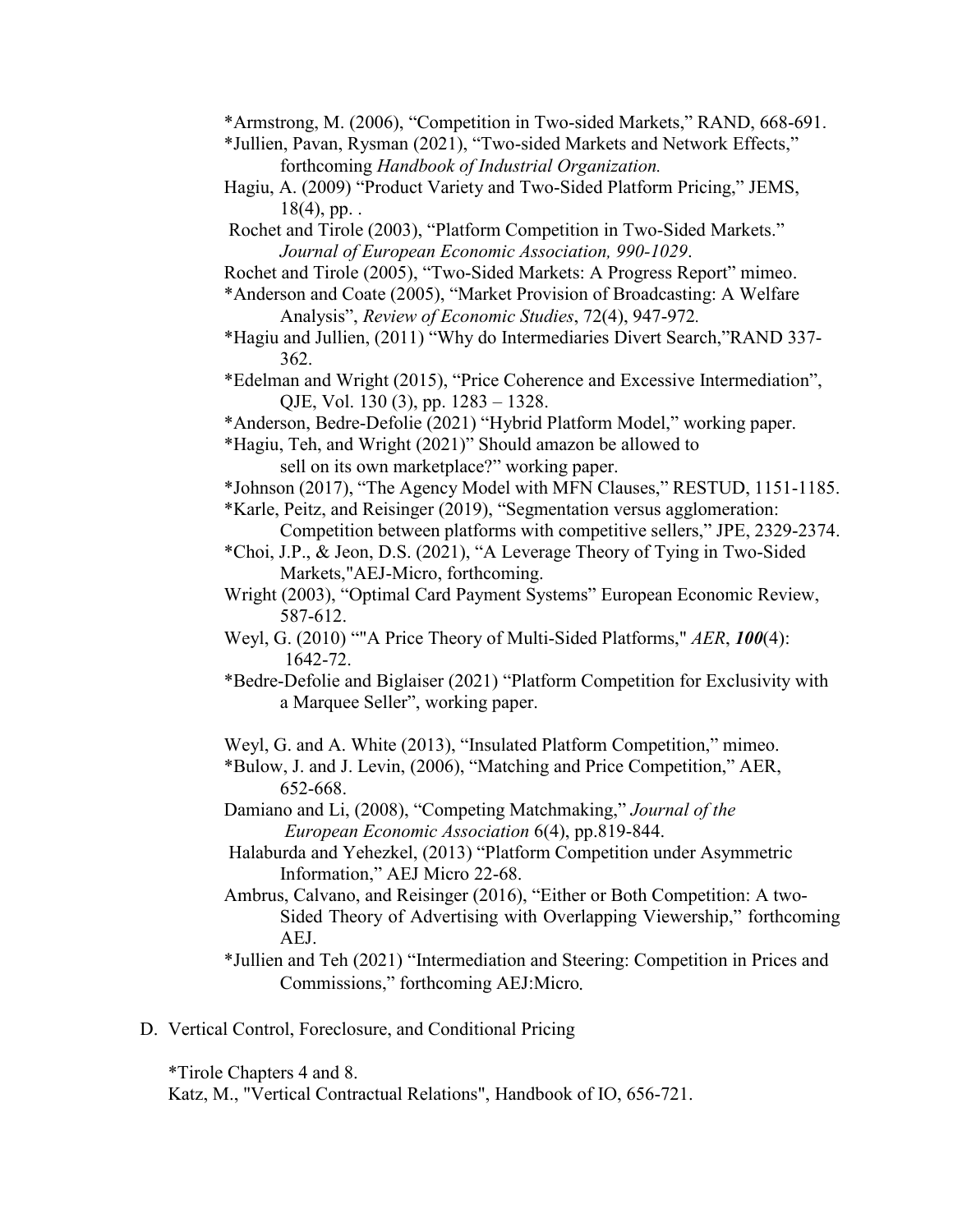- Mathewson and Winter, "An Economic Theory of Vertical Restraints", RJE 1984, 27-38.
- Hart, O. and J. Tirole, "Vertical Integration and Market Disclosure" Brookings Papers, 1990, 205-286.
- \*Rey and Tirole, "A Primer on Foreclosure", Handbook of IO, vol. III, 2145-2220, 2007.
- \*Aghion and Bolton (1987), "Contracts as Barriers to Entry," AER, 388-401.
- \*Figuera, Ide, Montera (2016), "Discounts as Barriers to Entry," AER, 1849-1877.
- \*Rey, P. and J. Tirole, "The Logic of Vertical Restraints", AER, 1986, 921-939.
- \* Asker and Bar-Isaac, "Raising Retailers' Profits: On Vertical Practices and the Exclusion of Rivals, AER, 104(2), 672-686, 2014.
- Conditional Pricing Practices: Economic Analysis & Policy Implications, FTC workshop https://www.ftc.gov/system/files/documents/public\_events/302251/cpp\_workshop \_transcript.pdf
- \*Bedre-Defolie and Biglaiser (2017), "Contracts as a barrier to entry when buyers are nonpivotal" AER, 2041-2071.
- Chone and Linnemer (2014, 2016), "Nonlinear pricing and exclusion" RAND.

Segal and Whinston, Robust Predictions for Bilateral Contracting with Externalities," *Econometrica*, 71(3), May 2003, pp. 757-791

Nocke, V. and P. Rey (2018), Vertical Integration and Foreclosure in Interlocking Relationships," *JET* vol. 177, 183-221.

Bolton and Whinston "Incomplete Contracts, Vertical Integration, and Supply Assurance," *RESTUD*, January 1993, pp. 121-48. (with P. Bolton)

\*Bernheim, and Whinston, "Exclusive Dealing," *JPE*, 1998, 64-103.

- \*O'Brien, and Shaffer**, "**Vertical Control with Bilateral Contracts," RAND, 1992, 299- 308.
- \*Segal and Whinston, 2000 "Naked Exclusion- Comment" AER, 296-309.
- Rey, and Whinston 2013, "Does Retailer Power Lead to Exclusion," RAND 75-81.

\*Calzolari and Denicolo 2015 "Exclusive contracts and market dominance" AER 3321–3351.

and 2013 "Competition with exclusive contracts and market-share discounts" AER, 2384-2411

E. Price discrimination and Product Differentiation

\*Tirole Chapter 3

\* Laffont and Martimort, The Theory of Incentives I: The Principal-Agent Model, Chapter 3.

\*B-D Chapter 6.

- \* Stole, "Price Discrimination and Imperfect Competition," Handbook of IO vol. 3.
- \*Mussa, M. and S. Rosen (1978), "Monopoly and Product Quality," JET, 18:301- 317.
- Maskin and Riley, "Monopoly with Incomplete Information" RAND 1984, 171- 196.
- \*Chapsaur, P. and J.C. Rochet, (1989), "Multiproduct Duopolists, Econometrica, 57:533-557.

Anderson, de Palma and Thisse *Discreet Choice Theory of Product*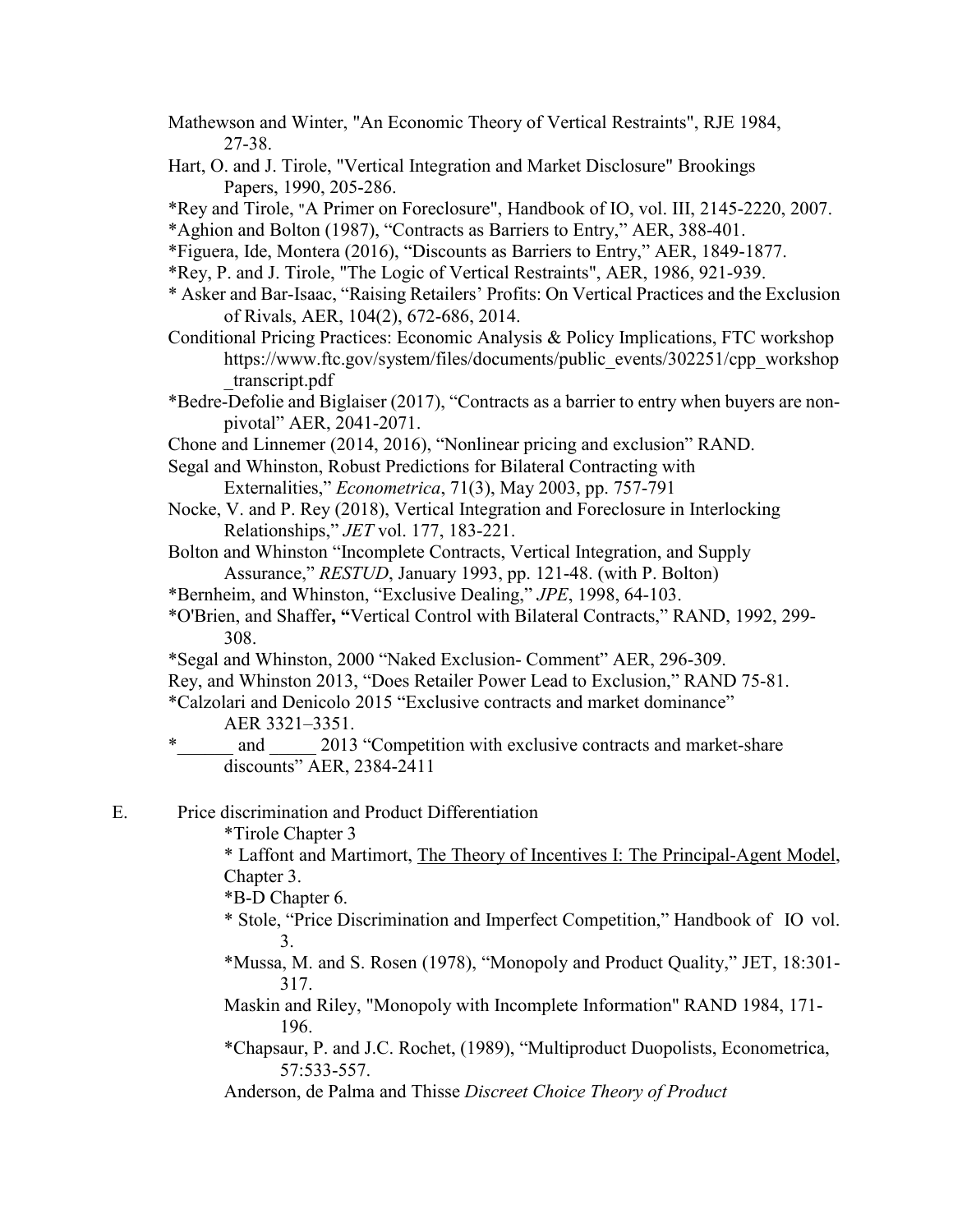*Differentiation,* MIT Press, chapters 5 and 7.

- \*Rochet, J.C. and Stole (2002), "Nonlinear Pricing with Random Participation," RESTUD, 277-311.
- \*Johnson and Myatt (2003), "Multiproduct quality competition: Fighting brands and product line pruning," AER 93.3 748-774.
- Johnson and Myatt (2018), "The determinants of product lines," RAND 49, 541- 573.
- F. Bundling and Tying
	- \*McAfee, McMillan, and Whinston, "Multiproduct Monopoly, Commodity Bundling, and Correlation of Values", QJE, 1989, 371-384.
	- Armstrong (2011) "Bundling revisited: substitute products and inter-firm Discounts" working paper.
	- Fang and Norman (2006), "To Bundle or Not to Bundle," *RAND* 37(4), 946-963.
	- Biglaiser and Ma, (2003) "Multi-product Adverse Selection with Competition" RAND 266-286.
	- \*Zhao, "Competitive Bundling", Econometrica, 2017, 85(1), 145-172.
	- \*Armstrong, M. and J. Vickers (2010), "Competitive Nonlinear Pricing and Bundling," RESTUD, 30-60.
	- Armstrong, M. and J.C. Rochet, (1999), "Multidimensional Screening: A User's Guide," *European Economic Review*, 43:959-979.
	- Rochet, J.C. and P. Chone, (1998), "Ironing, Sweeping, and Multidimensional Screening," *Econometrica*, 66:783-826.
	- Wilson, R. (1993) *Nonlinear pricing,* Oxford University Press.
	- \*Chen and Rey (2012),"Loss Leading as an Exploitive Device," AER, 3462-3482.
	- \*Whinston, M. "Tying, Foreclosure, and Exclusion," *AER* (80), September 1990, 837-59.
	- \*Carlton, Gans, and Waldman, "Why Tie a Product Consumers do not Use," AEJ Micro, 2010, 85-105.
- G Product Selection, Quality, and Advertising
	- \*Tirole 95-129, Chapter 2
	- Akerlof (1970) "The Markets for Lemons: Qualitative Uncertainty and The Market Mechanism," QJE 488-500.
	- \*Shapiro (1983) "Premiums for High Quality Products as Rents to Reputation," QJE, 59-680.
	- Milgrom and Roberts, (1986)"Prices and Advertising Signals of Product Quality", JPE,796-821.
	- \*Biglaiser, (1993), "Middlemen as Experts", RAND, 211-223.
	- \*Biglaiser and Friedman, (1994), "Middlemen as Guarantors of Quality" *IJIO*, 509-531.
	- \*Mailath and Samuelson, (2001), "Who wants a good reputation?" RESTUD 68 415-442.
	- Biglaiser and Friedman "Adverse Selection with Competitive Inspection," JEMS, 1999, 1-32.